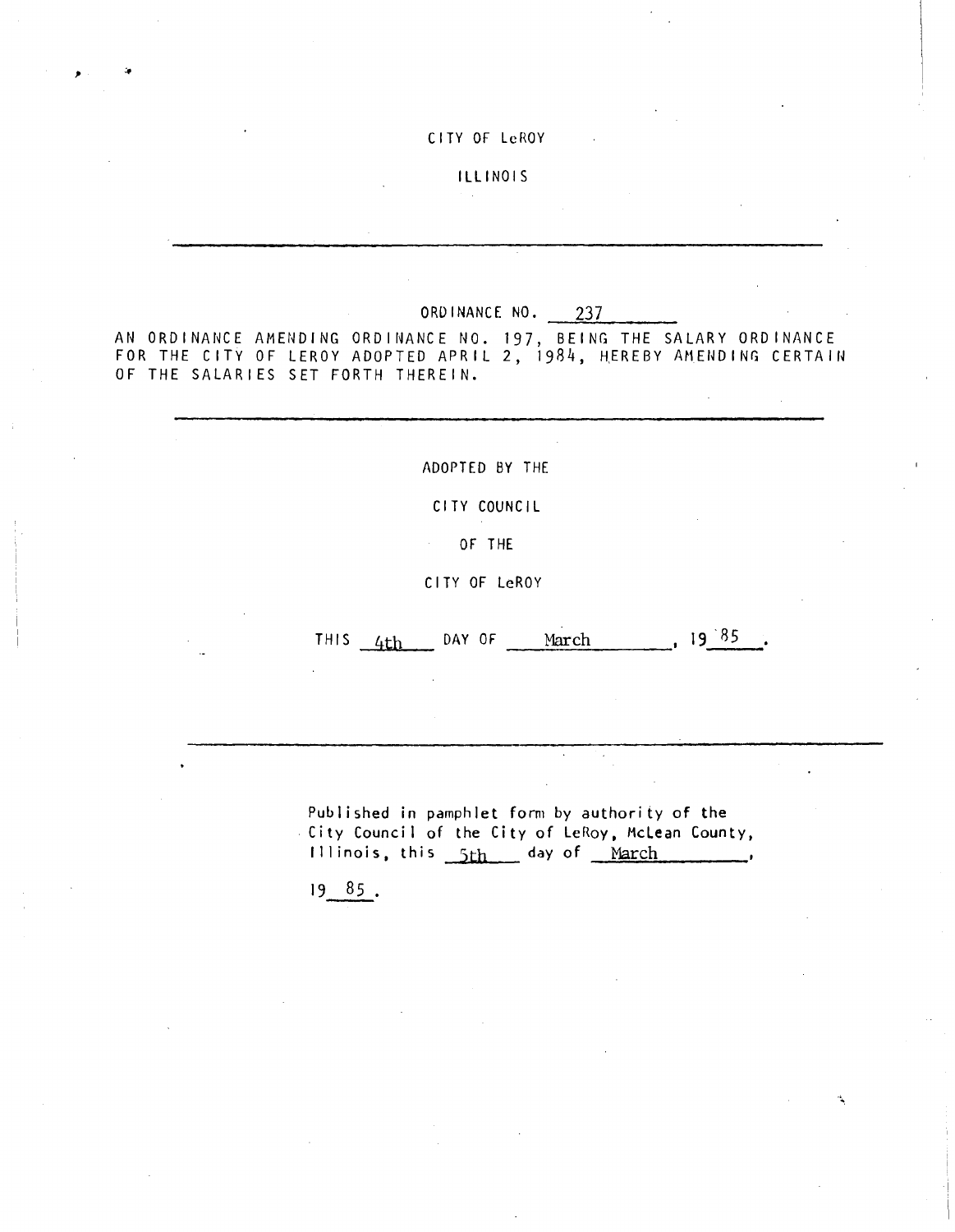# ORDINANCE NO. 237

AN ORDINANCE AMENDING ORDINANCE NO. 197, BEING THE SALARY ORDINANCE FOR THE CITY OF LEROY ADOPTED APRIL 2, 1984, HEREBY AMENDING CERTAIN OF THE SALARIES SET FORTH THEREIN.

WHEREAS, the Mayor and City Council of the City of LeRoy, Illinois, an Illinois municipal corporation, have determined that it is in the best interests of the citizens of said City that the administration of said City be run in as smooth a manner as possible, and by the people, most competent and capable of being elected, appointed, or employed to or in the said City government,

NOW, THEREFORE, BE IT ORDAINED by the City Council of the City of LeRoy, in lawful meeting assembled as follows:

Section 1. That the salary for the City Clerk of the City of LeRoy, Illinois, is hereby increased from Twelve Thousand Five Hundred Dollars (\$12,500.00) per year to Fourteen Thousand Dollars (\$14,000.00) per year.

Section 2. Said increase in salary shall become effective May 1, 1985, and shall be effective only as to said officer upon the City Clerk's being newly elected or re-elected to said office.

Section 3. That this ordinance shall be in full force and effect from and after its passage, approval and publication in pamphlet form as required by law.

PASSED by the City Council of the City of LeRoy, Illinois, this  $4th$ <sup>day of  $\frac{\text{March}}{\text{March}}$ , 1985.</sup>

Aldermen elected 6 Aldermen present 6

A YES Patrick Derby, Gary Builta, Michael Hanafin, Jon Winston, Michael Hillard, NAYS David King<br>None None

Clerk of the $\not\!\! C$ i of LeRoy, Illinois

APPROVED by the Mayor of the City of LeRoy,  $\downarrow\downarrow$ linois, this 4th day of \_\_\_\_\_ March \_\_\_\_\_\_, 1985.

yor of the City of LeRoy,

Illinois

ATTEST:

 $\sim$   $\lambda$   $_{\star}$  .

 $(\text{sea1})$  $\lambda$  . Clerk of  $\vec{\ell}$ i  $t v$  of LeRey,

I I i rels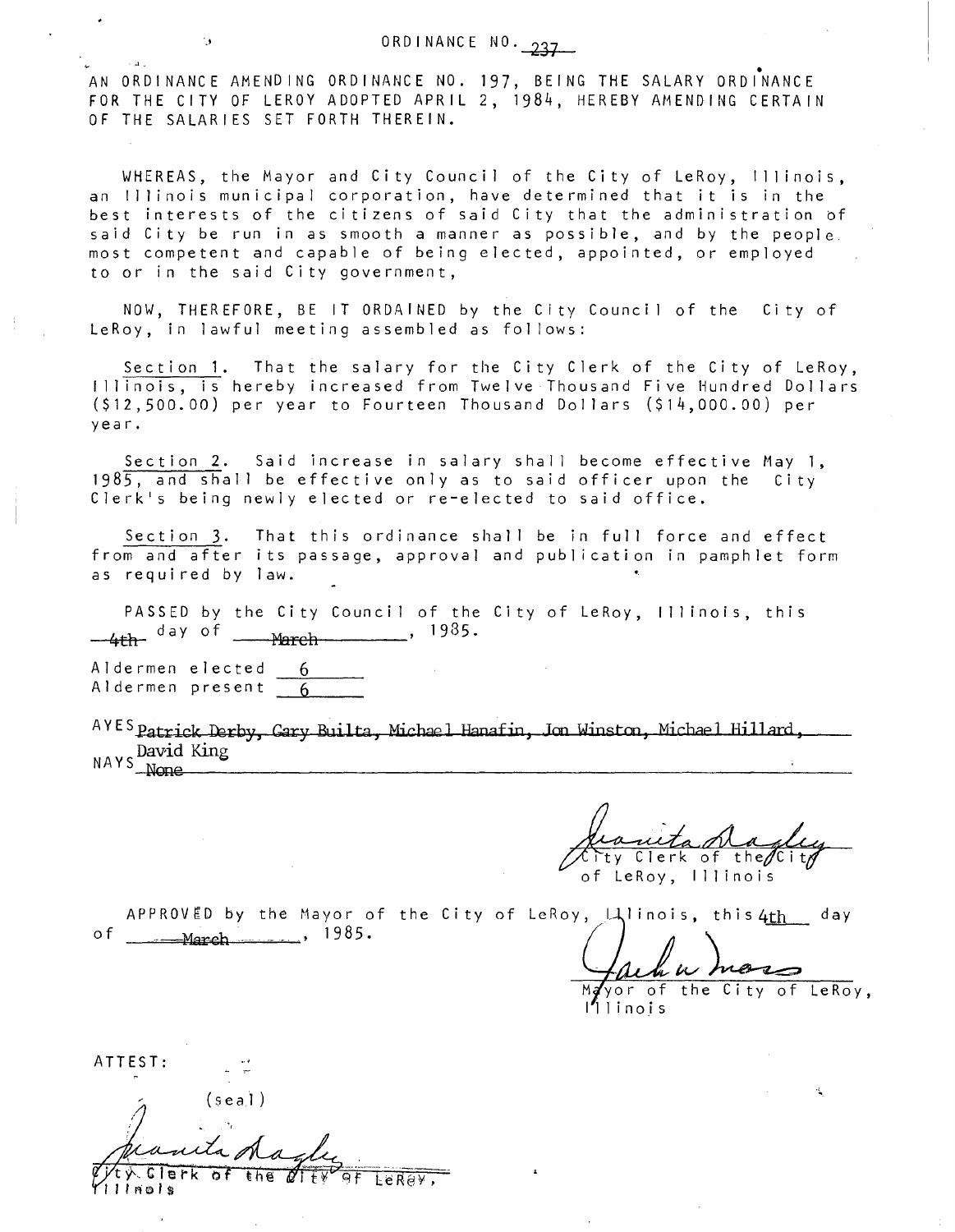#### CERTIFICATE

I, JUANITA DAGLEY, certify that I am the duly elected and acting municipal clerk of the City<br>of LeRoy , McLean County, Illinois. McLean County, Illinois.

I further certify that on  $March.4$   $19.85$ the Corporate Authorities of such municipality passed and approved Ordinance No. 237 ...., entitled:

AN ORDINANCE AMENDING ORDINANCE NO. 197, BEING THE SALARY ORDINANCE FOR THE CITY OF LEROY ADOPTED APRIL 2, 1984, HEREBY AMENDING CERTAIN OF THE SALARIES SET FORTH THEREIN,

which provided by its terms that it should be published in pamphlet form.

The pamphlet form of Ordinance No. 237 ..., including<br>the Ordinance and a cover sheet thereof was prepared, and a copy of such Ordinance was posted in the municipal building, commencing on March 5 , 1985, and continuing for at least ten days thereafter. Copies of such Ordinance were also available for public inspection upon request in the office of the municipal clerk.

|    | of the municipal clerk. |                           |                          |  |  |
|----|-------------------------|---------------------------|--------------------------|--|--|
|    | Dated at LeRoy          |                           | , Illinois, this 5th day |  |  |
| оf |                         | March $\frac{1985}{1985}$ |                          |  |  |

(sea!)

nicipal Clerk